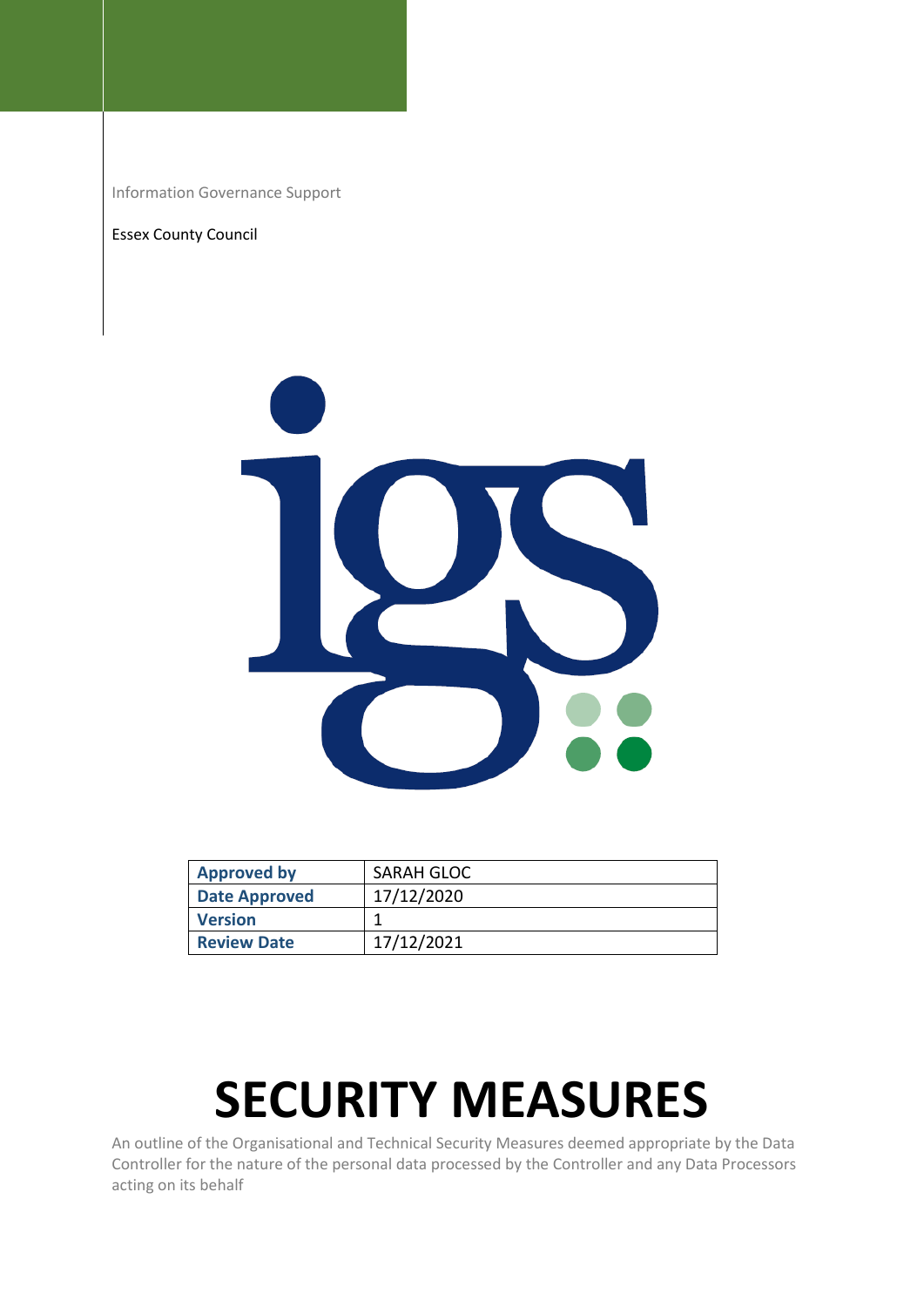## **Description of Security Measures employed to safeguard the processing of Personal Data**

- 1. Organisational
	- a. Policies & Documented Procedures

Policies relating to information governance issues are drafted by employees with detailed knowledge of legal requirements and the Organisation's processes. All policies have documented review dates and ownership is assigned. Reviews are held ahead of the expiry date or sooner where there is an identified issue. All policies follow a governance route for approval. Key policies are published to the organisation's website for transparency.

b. Roles

The organisation has a named Data Protection Officer who is Lauri Almond. This Officer executes the role by reporting the outcome of statutory process to Natasha Bennett who acts as the organisation's Senior Information Risk Owner.

c. Training

The organisation regularly reviews our employee roles to ensure that training and awareness messages are appropriate to the nature and sensitivity of the data processing undertaken. Induction processes ensure new employees receive appropriate training before accessing personal data, and all other employees receive refresher training annually. All training received is documented for evidence purposes.

d. Risk Management & Privacy by Design

The organisation identifies information compliance risks on its risk register. Risks are assigned clear ownership, rated against a consistent schema, appropriate mitigations are identified and are annually reviewed.

e. Contractual Controls

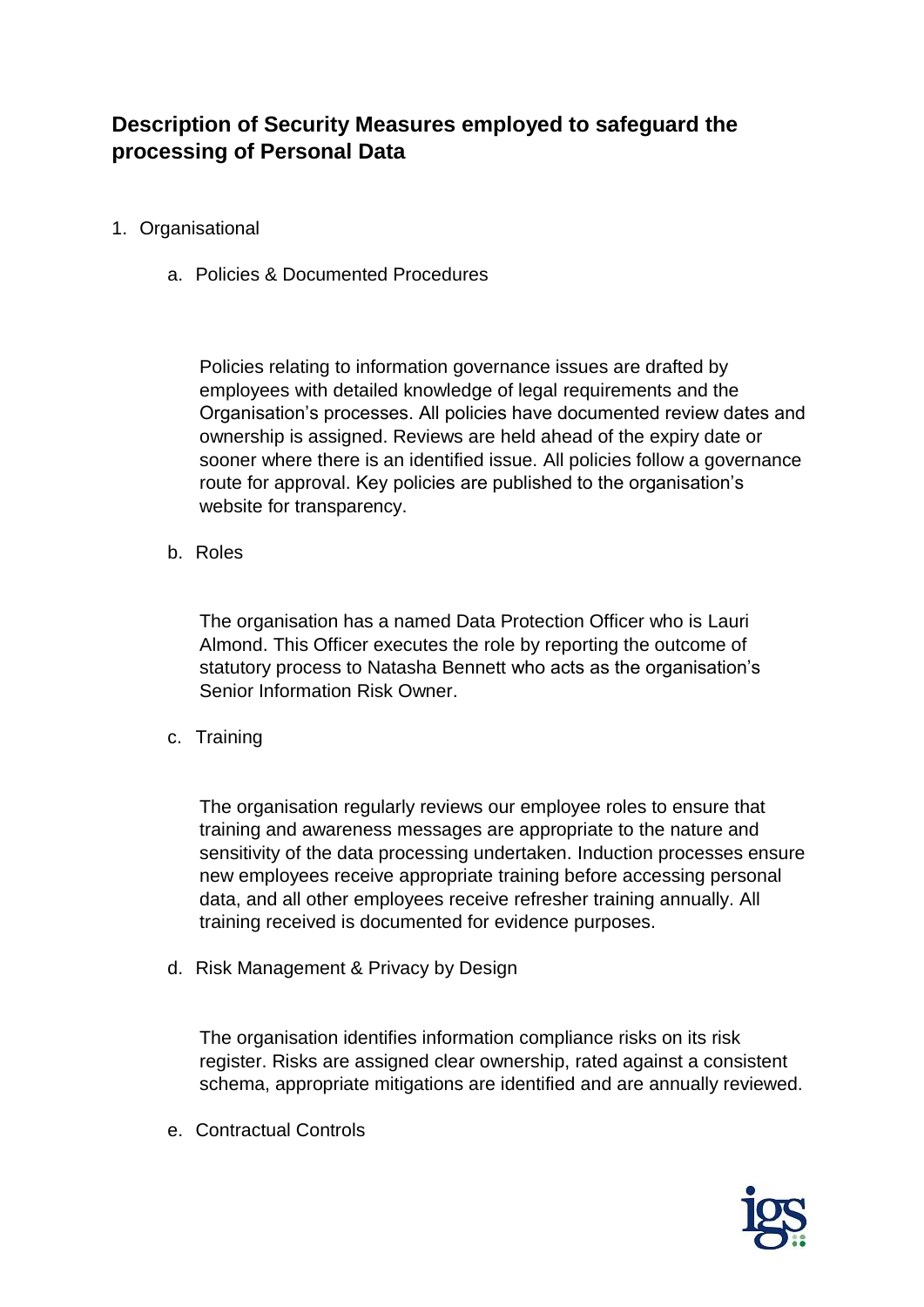All Data Processors handling personal data on behalf of the organisations have given assurances about the compliance of their processes; either through procurement assurances/ evidence, contractual agreement controls, risk assessments or supplementary statements.

- f. Physical Security
- g.

All employees or contractors who have access to our premises where personal data is processed are provided with Identity Cards which validate their entitlement to access. The organisation operates processes which ensure only those individuals who have an entitlement to access premises are able to. Access to physical storage holding sensitive personal data is further restricted either through lockable equipment with key or code control procedures or through auditable access to specific rooms/ areas of buildings.

h. Security Incident Management

The organisation maintains a security incident process which, with the support of appropriate training, defines what constitutes a breach of these security measures to facilitate reporting of incidents. The process covers investigation of incidents, risk rating and decisions over whether to notify an incident to the Information Commissioner's Office (ICO) within the statutory timescale. Incidents are reported to senior leaders and actions are consistently taken and lessons learned implemented.

## 2. Technical

- a. Data at Rest
	- i. Use of Hosting Services
	- ii.

Some personal data is processed externally to the organisation's managed environment by third parties in data centres under agreed terms and conditions which evidence appropriate security measures.

iii. Firewalls

Access to the Organisation's managed environment is protected by maintained firewalls. Business needs to provide access through the firewall go through a strictly documented change control process which include risk assessment and approval.

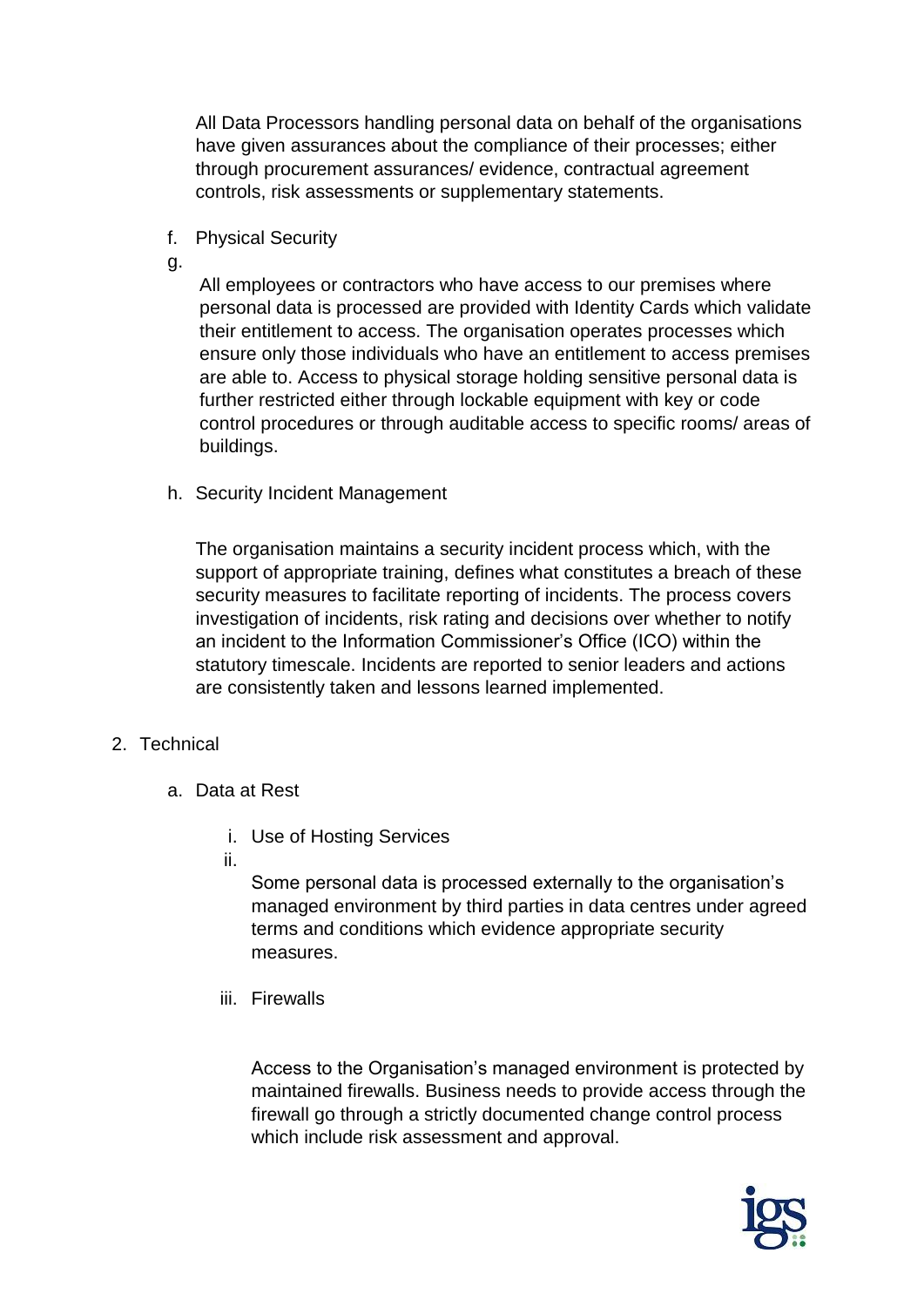### iv. Administrator Rights

Enhanced privileges associated with administrator accounts are strictly managed. Administrator activities are logged and auditable to ensure activity can be effectively monitored.

v. Access Controls

Access permissions to personal data held on IT systems is managed through role based permissions. Managers of appropriate seniority inform IT professionals of additions, amendments and discontinuation of individual accounts within permission groups. Managers are periodically required to confirm that current permissions for which they are the authoriser and employees associated with these permissions are accurate.

vi. Password Management

The organisation requires a mandatory password complexity combination of minimum length and characters, plus a required change of password after 90 days.

vii. Anti-Malware & Patching

The organisation has a documented change control process which facilitates the prompt implementation of any security updates provided by the suppliers of active software products.

viii. Disaster Recovery & Business Continuity

As part of the organisation's business continuity plan, there is provision to ensure effective processes are in place to both safeguard personal data during a service outage incident and to reestablish secure access to the data to support data subject rights in ongoing service provision.

- b. Data in Transit
	- i. Secure email